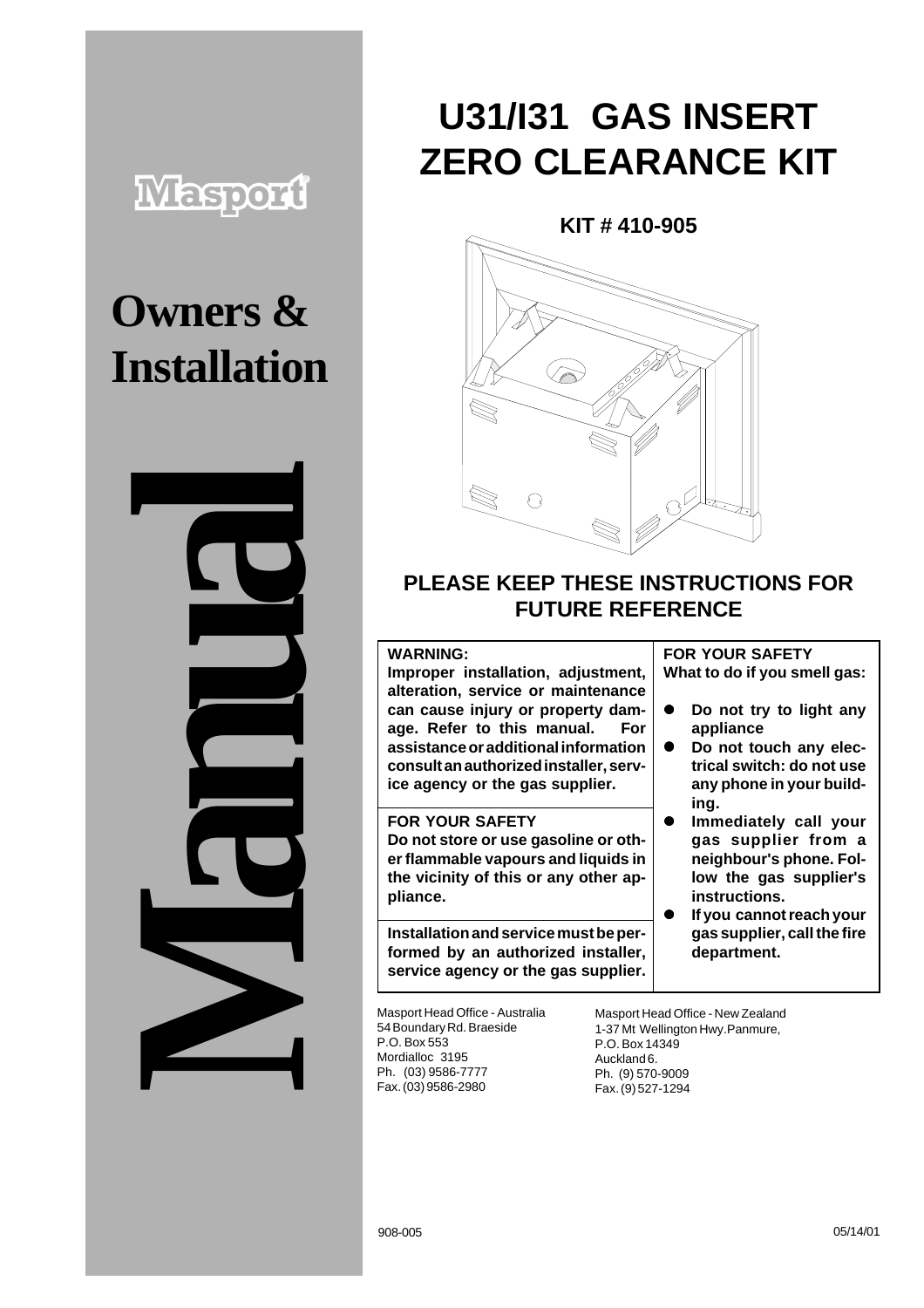# **TABLE OF CONTENTS**

## **GAS INSERT ZERO CLEARANCE KIT**

#### **CONTENTS**

#### **PAGE**

| Optional Outside Combustion Air Supply Installation  9 |
|--------------------------------------------------------|
|                                                        |
|                                                        |
|                                                        |
|                                                        |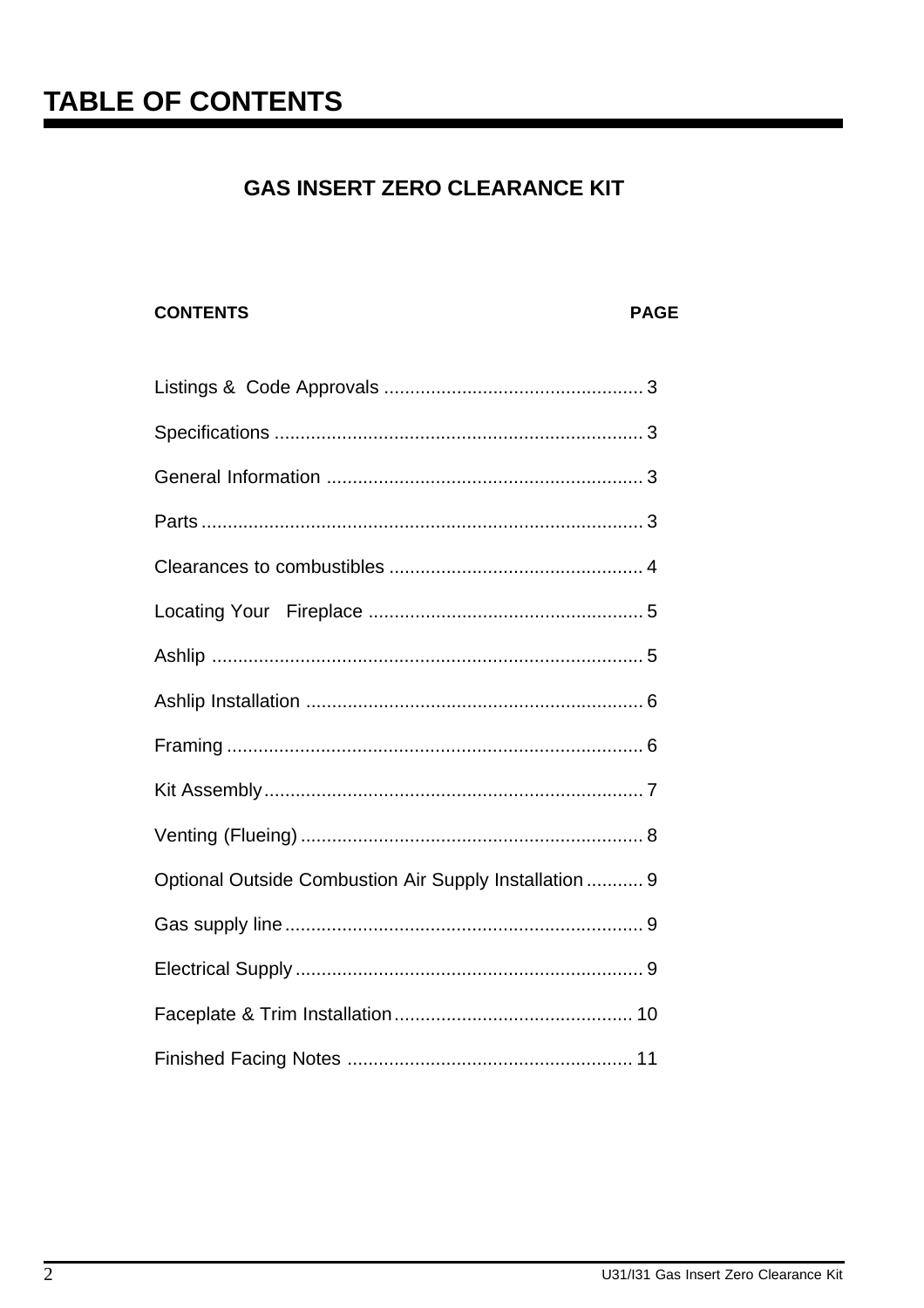#### **LISTINGS AND CODE APPROVALS**

This gas component has been tested in accordance with National Safety Standards, and has been certified by Warnock Hersey for installation and operation in the United States and Canada as described in these Installation and Operating Instructions. This gas component has also been tested in accordance with AG103 and certified in Australia by the Australian Gas Association for installation in Australia, and New Zealand. Install according to AG 103 and as described in these installation and operating instructions.

Check with your local building code agency before you begin your installation to ensure compliance with local codes, including the need for "permits" and follow-up inspections. If any problems are encountered regarding code approvals, or if you wish clarification on any of the instructions contained here, contact your local dealer.





#### **Specifications**

#### **GENERAL INFORMATION**

This kit consists of factory built parts that require minimal assembly to form the Zero Clearance enclosure for the U31/ I31 Gas Insert. The enclosure can then be fixed into a framed combustible construction, and a standard

"B-vent" (Australia/New Zealand: an approved twin skin flue) installed on the assembly for the required venting (flueing). The insert can be installed later.

The faceplate will normally overlap on top of the finished wall.Using Kit# 410-905 you can convert the U31/I31 Gas Insert models into highly efficient heat producing Zero Clearance Fireplaces.

### **PARTS**

**Included with Kit:**

1 (410-905) Main Body Assembly

**Sold Separately:** (Rq)=Required (Op)=Optional

- (Rq) 1 (410-906) Zero Clearance Faceplate 44" W x 32"H (1117mm W x 813mm H) includes 4"(102mm) Hearth Trim and faceplate trim
- (Op) 1(410-920) Ash Lip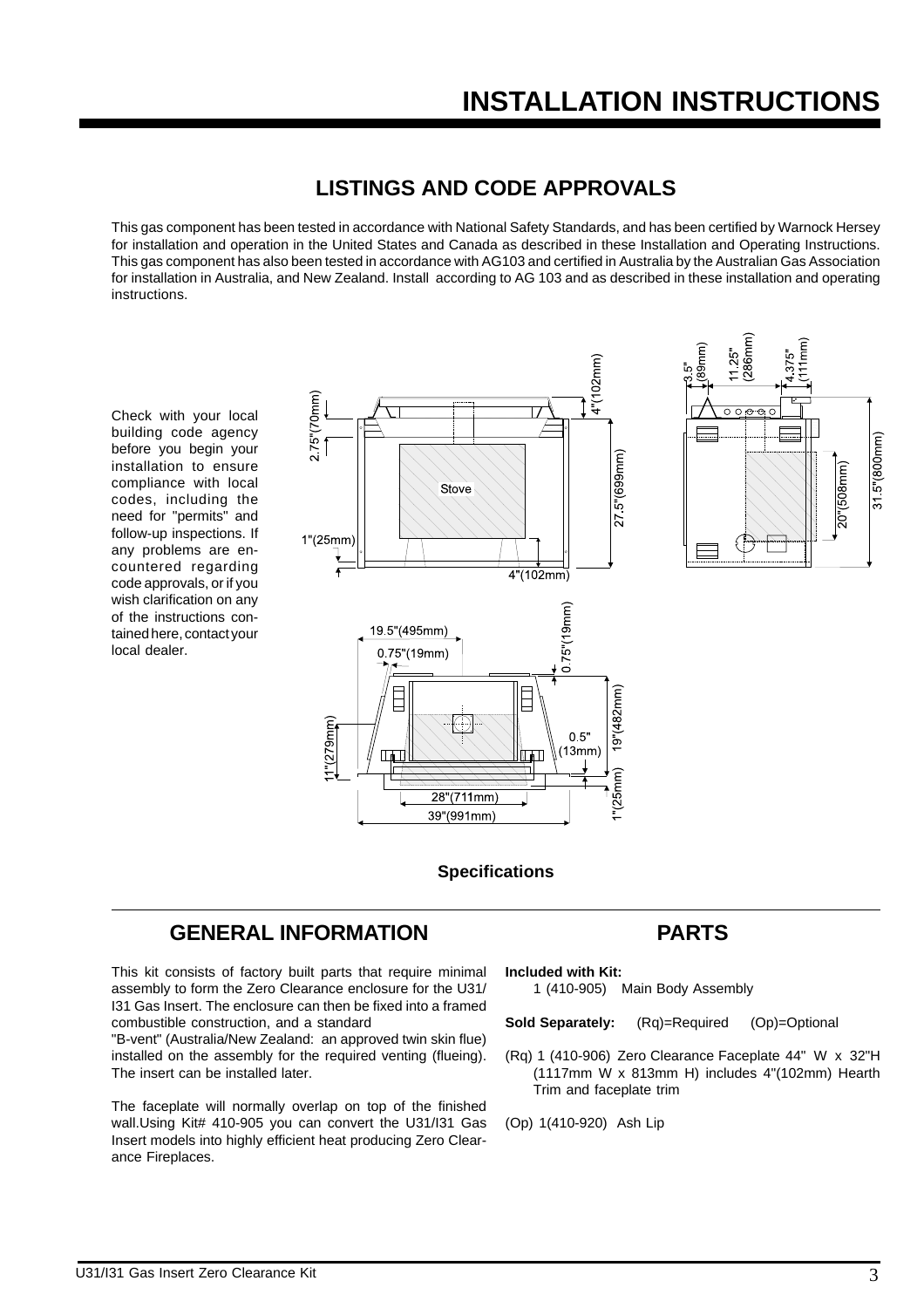## **CLEARANCES TO COMBUSTIBLES**

The clearances for the Zero Clearance Kit are 0" to combustibles (back, side and floor) but when planning your installation review the clearances required for the Insert (see below) after it is installed in the Zero Clearance Kit. The Zero Clearance Kit must be installed on a flat, solid, continuous surface (e.g. wood, metal, concrete). This may be the floor, or raised up on a platform to enhance its visual impact.

**NOTE: The specified '0' inch floor clearance means that the top surface of the flooring material, i.e. carpeting, tile, etc., must not extend above the bottom edge of the 4" Hearth Trim.**

#### **Clearances to Combustibles for Insert**



\*\*Max. width of 1"(25mm) at 1"(25mm) from surround, calculate depth at  $45^{\circ}$  as shown in the diagram.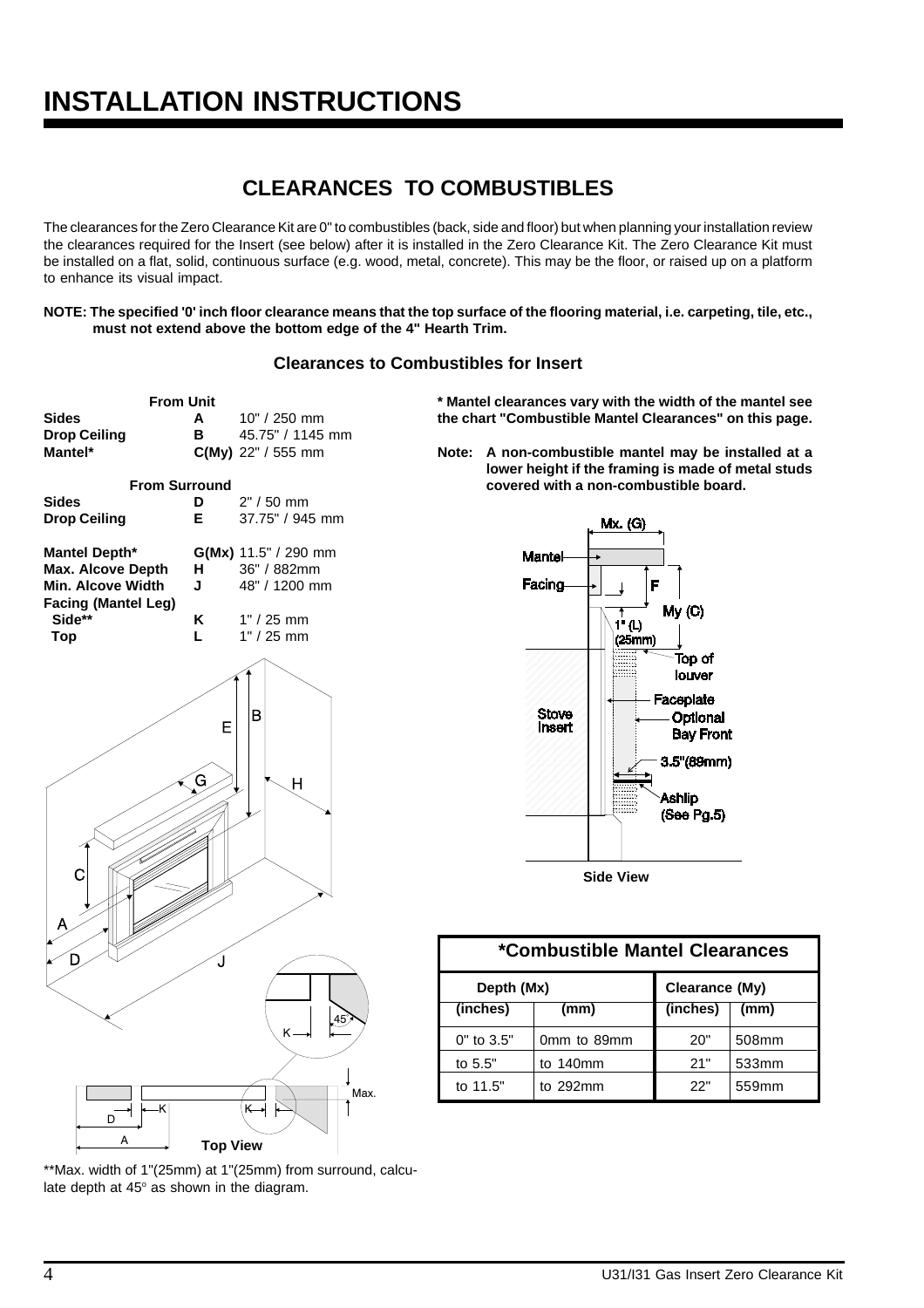#### **LOCATING YOUR U31/I31 FIREPLACE**

Due to high temperatures the Insert should be located out of traffic and away from furniture and draperies. Provide a minimum of 48" (1220mm) front clearance to the unit.

This appliance is Listed for bedroom installations when used with a Listed Millivolt Thermostat. Some areas may have further requirements, check local codes before installation.

This unit is not approved for installation into a mobile home.



### **ASH LIP FOR FLUSH INSTALLATION**

**a)** An ashlip is mandatory on a U31/I31 Flush (flat window) Insert when installed less than 6" (152mm), (including the 4"(102mm) Hearth Trim) to a combustible floor (see Figure 1). For detailed installation see Faceplate and Trim Installation.

Note: If the ashlip is required with the Flush Front installed, the bottom Gold Trim will NOT fit and cannotbe installed.

- **b)** No ashlip is required when U31/I31 Insert is raised by 2"(51mm). See figure 2.
- **c)** No ashlip is required on a U31/I31 Insert with a Bay Window and/or Bay Louvers. See figure 3.

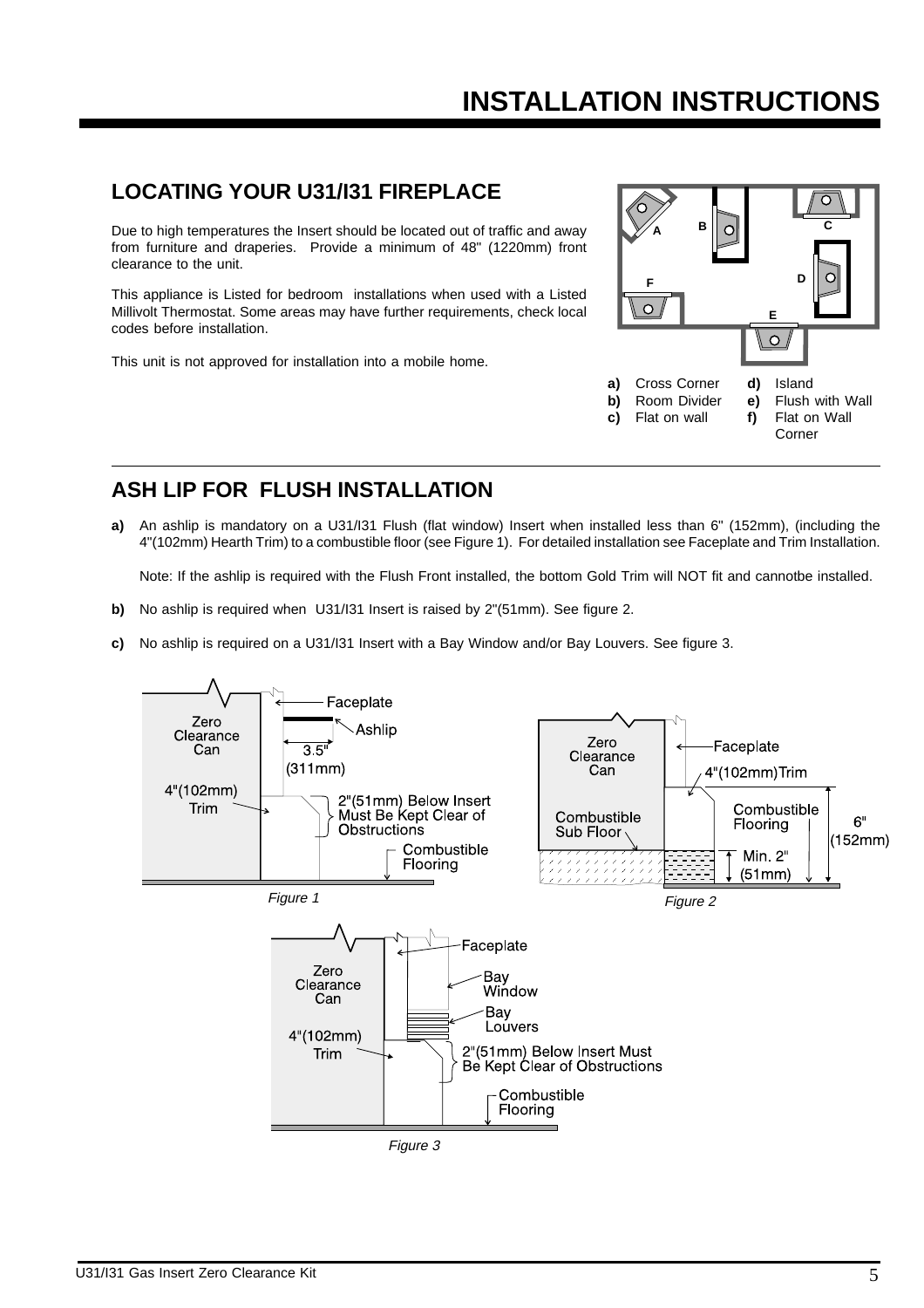## **ASHLIP INSTALLATION**

- **1)** Line up the two holes in the ashlip with the bottom 2 holes in the front of the stove.
- **2)** Screw into position with the two screws provided with the ashlip.



Top



- **1)** The trim kit allows for 1/2" (13 mm) of finish facing material. The kit may be installed directly on and/or against standard combustible building materials.
- **2)** Frame in the enclosure for the Kit with framing material. The framed opening for the assembled kit is 31.75" (806mm) high x 37.75" (959mm) wide x 19.5" (495mm) (20" (508mm) including drywall) deep. See diagram below.
- **3)** For exterior walls, vapour barrier and insulate the enclosure to the same degree as the rest of the house, or according to local installation codes.
- **4)** The appliance may be enclosed above the standoffs on the cabinet but the clearances stated on the "B-vent" chimney must be maintained.

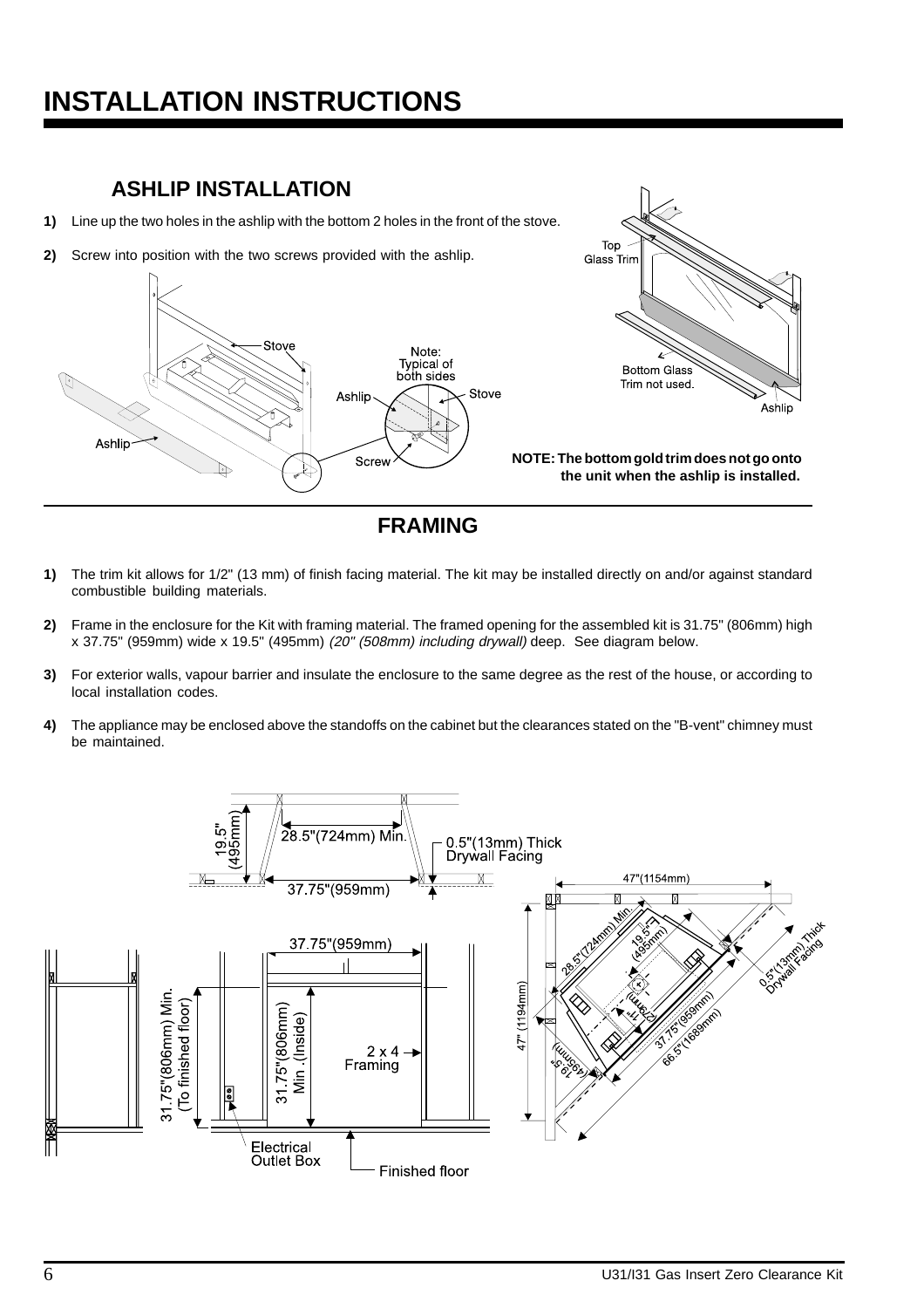#### **KIT ASSEMBLY**

DRYWALL<br>STANDOFF

ANGLE

- **1)** Using the screws provided, attach left and right sides to the rear panel. Side flanges go on the outside. See diagram 1.
- **2)** Install floor. All floor flanges go on the inside. See diagram 1.

REAR<br>STANDOFF

- **3)** Install top assembly. Make sure top rear flange is on the outside of the back panel. Top side flanges go on the inside.
- **4)** Install top front standoff assembly, with the drywall standoff angle facing forward. See diagram 1.
- **5)** Move Zero Clearance Assembly into final position and attach to framing. See diagram 3.
- **6)** Attach 4"(100mm) "B" vent adapter. See Venting.
- TOP<br>HEAT SHIELD FRONT<br>STANDOFF **Note: Top insulation protrudes about 1"(25mm) in order to assure a TOP FRONT tight seal when faceplate is** STANDOFF **TOP ASSEMBLY installed. Leakage in this area will result in possible overheating of the finishing material TOP** TOP SIDE<br>FLANGE **INSULATION immediately above the frame. See diagram 1.**SIDE FLANGE TYP. Ø Ø  $\bigotimes$ Ø S **HOLES FOR**<br>ATTACHING **RIGHT** REAR<br>PANEL **PANEL** TO FRAMING See Dia 3 LEFT **PANEL** Ø  $\bigotimes$  $\{ \}$  $\bigodot$ TOP REAR<br>FLANGE TOP<br>ASSEMBLY **FLOOR** PANEL **RIGHT** REAR<br>PANEL PANEL **FLOOR FLANGE** Diagram 1 Diagram 2 Drywall can be installed Zero Clearance Kit to the top of the top front standoff assembly 2x4 Framing (51mm x 102mm) Stove 庇 Drywall **Insert**  $\mathbb{R}$ M  $\overline{O}$   $\overline{O}$   $\overline{O}$   $\overline{O}$ Top Front  $\overline{C}$ Standoff Assembly Drvwall Nail to 2x4 framing<br>(51mm x 102mm) through holes provided

Diagram 3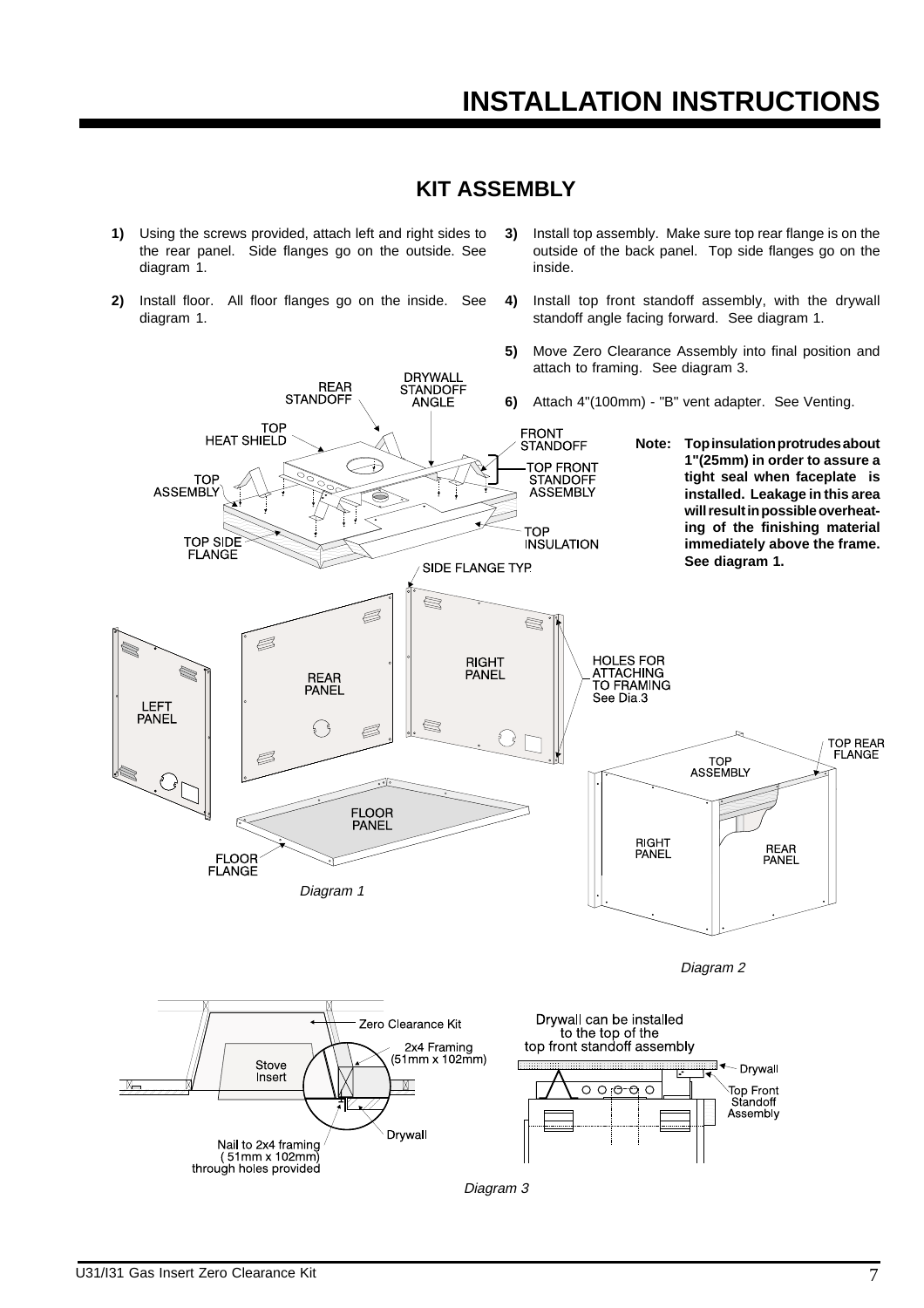## **VENTING (FLUEING)**

**1)** This fireplace must be vented (flued) with a 4" (100mm) diameter Class "B" vent (Australia/New Zealand: twin skin flue). The installation of the venting (flueing) system must conform and be in accordance with the natural gas installation code CAN/CGA - B149 (Canada), ANSI Z223.1 (U.S.A.), AG 601 (Australia), and NZS 5261 (New Zealand). Minimum chimney height from base of fireplace must be at least 12 feet (3.6m).

#### **2) Masonry Chimney Installation:**

This application can be connected to a masonry chimney flue. Make sure the masonry chimney is clean and in good working order. When an existing masonry chimney is unlined and local experience indicates that gas condensation may be a problem or if local codes dictate, an approved liner should be installed. Use "B" Vent (flue) to bridge the gap between the fireplace and the masonry chimney. To ensure proper flue sizing and operation it is recommended that the masonry chimney be lined with an approved aluminium chimney liner of the same diameter as the "B" Vent (flue). Make sure connection between "B" Vent (flue) and masonry is completely sealed. Flue pipe exposed to cold air should be insulated in a chase. If condensation occurs, a trap should be installed at bottom of flue.

Use a maximum of two offsets; four 45° elbows, or two 90° elbows for example. Slope horizontal pipe at least 1/4" (6.4 mm) rise per foot of run. Horizontal runs should not exceed the vertical rise. Keep horizontal runs to a minimum. See chart below.

#### **NOTE: Cold Climate Installation**

When this appliance is to be installed against a non-insulated wall or in a chase, fibreglass insulation should be installed around the body of the fireplace.



**Note: The draft hood must be installed parallel to the fireplace opening, as shown below. See Instructions in U31/I31 Installation Manual.**

**Install stove insert as per U31/I31 Installation Manual.**



**Variable Chimney Routes**

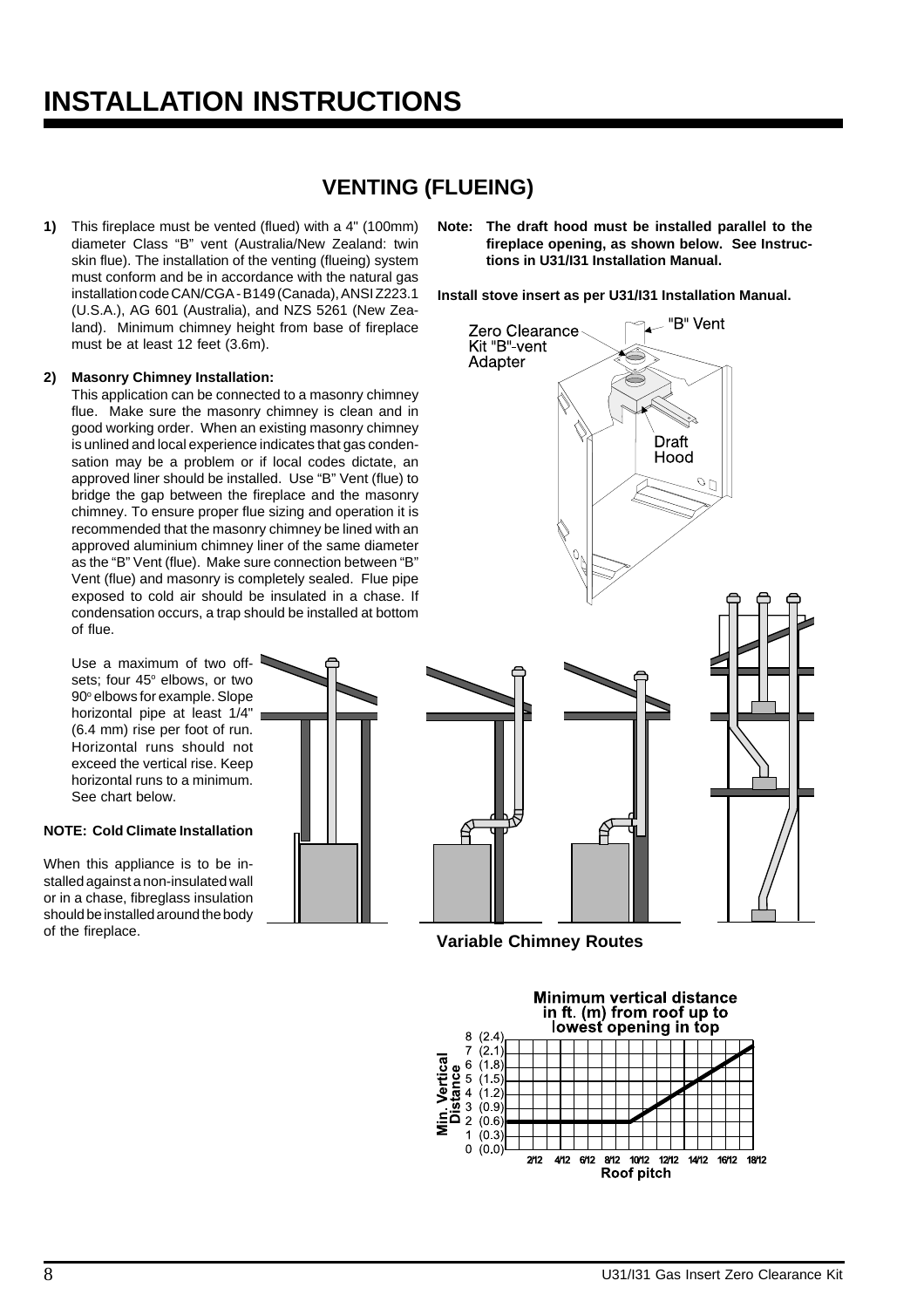#### **OPTIONAL OUTSIDE COMBUSTION AIR SUPPLY - NORTH AMERICAN INSTALLATIONS**

A 4" (100 mm) dia. aluminum flex pipe or equivalent may be installed from the outside (with a proper exterior cover) to the Zero Clearance cabinet. There are outside holes provided on three sides of the kit. Use only the one that is most suitable for your installation. This will provide adequate outside combustion air supply to the heater.

## **GAS SUPPLY LINE**

An authorized service person should install the gas line in accordance with all local building codes. If codes permit, flex gas line or coiled copper tubing may be used as gas supply line. The suggested way to install the gas supply line is as follows: run 1/2" (9.5 mm) NPT gas line to the left side of the framed opening. (See U31/I31 installation instructions for additional information).



### **ELECTRICAL SUPPLY**

Provide 120 VAC, 60 Hz (in Australia and New Zealand: 240 VAC, 50 Hzin) receptacle within 24"(610mm) of the left side of the appliance (not inside the Zero Clearance Cabinet). Plug the cord on the appliance into the receptacle.

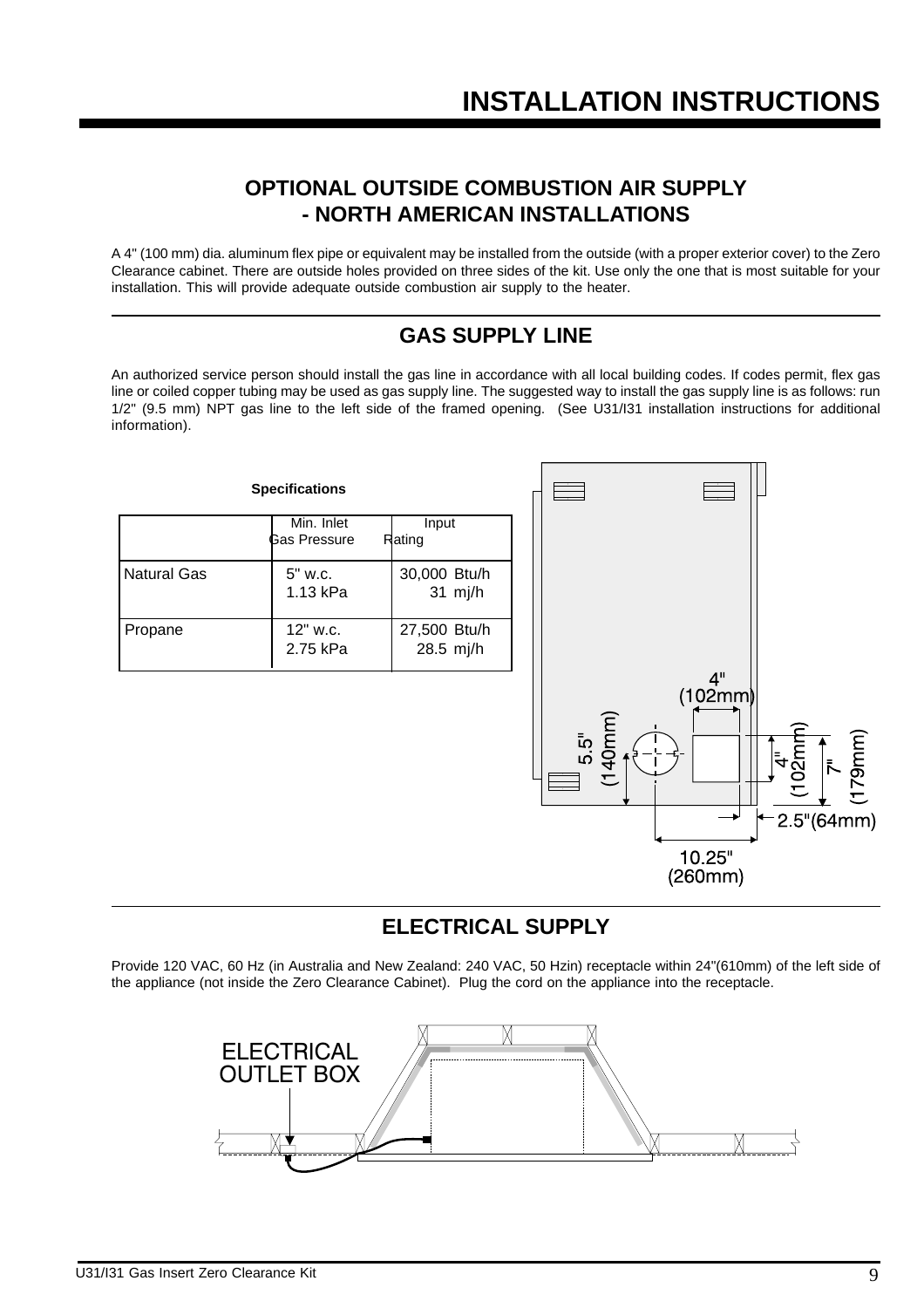#### **FACEPLATE & TRIM INSTALLATION**

- **1)** Lay the faceplate panels flat, facedown on something soft so they don't scratch.
- **2) a)** Take the top faceplate and align the holes in it with the holes in the side panels. Using the screws provided, attach from the top of the panel (holes in the top panel are slightly larger than the holes in the side panel to facilitate easier installation). See diagram 1.
	- **b)** 4"(102mm) Hearth Trim. Attach the Hearth Trim to the bottom of the faceplate side panels with the screws provided. See diagram 1.

Hint: Don't tighten the screws down completely at this point, do a trial fit to the unit. Make any necessary adjustments and when it fits properly then tighten down the sc



Diagram 1: Faceplate Assembly

**3)** Using the trim clips provided, join the left side trim (with the ON/OFF switch) to the top trim. See diagram 2. Connect the right side trim to the top trim.



Diagram 2: Trim Assembly

- **4)** Place the trim on the assembled faceplate panels, aligning the wire connections from the switches with the notch on the left side panel.
- **5)** Connect the fan switch wires by taking the black and red wires with the male ends (in the grey harness) and connect them with the wire connectors from the fan speed control.
- **6)** Connect the ON/OFF switch wires by taking the black and red wires with the female ends and connect them to the ON/OFF switch.
- **7)** Install these wires in the clips on the left faceplate to ensure they dont touch the insert. See diagram 3.



- **8)** The power cord should be run behind the faceplate panel from the U31/I31 to electrical outlet box.
- **9)** Place insulation strips inside the top left and right corners and top of the faceplate as shown in dia. 4 & 5.





Diagram 5: Insulation